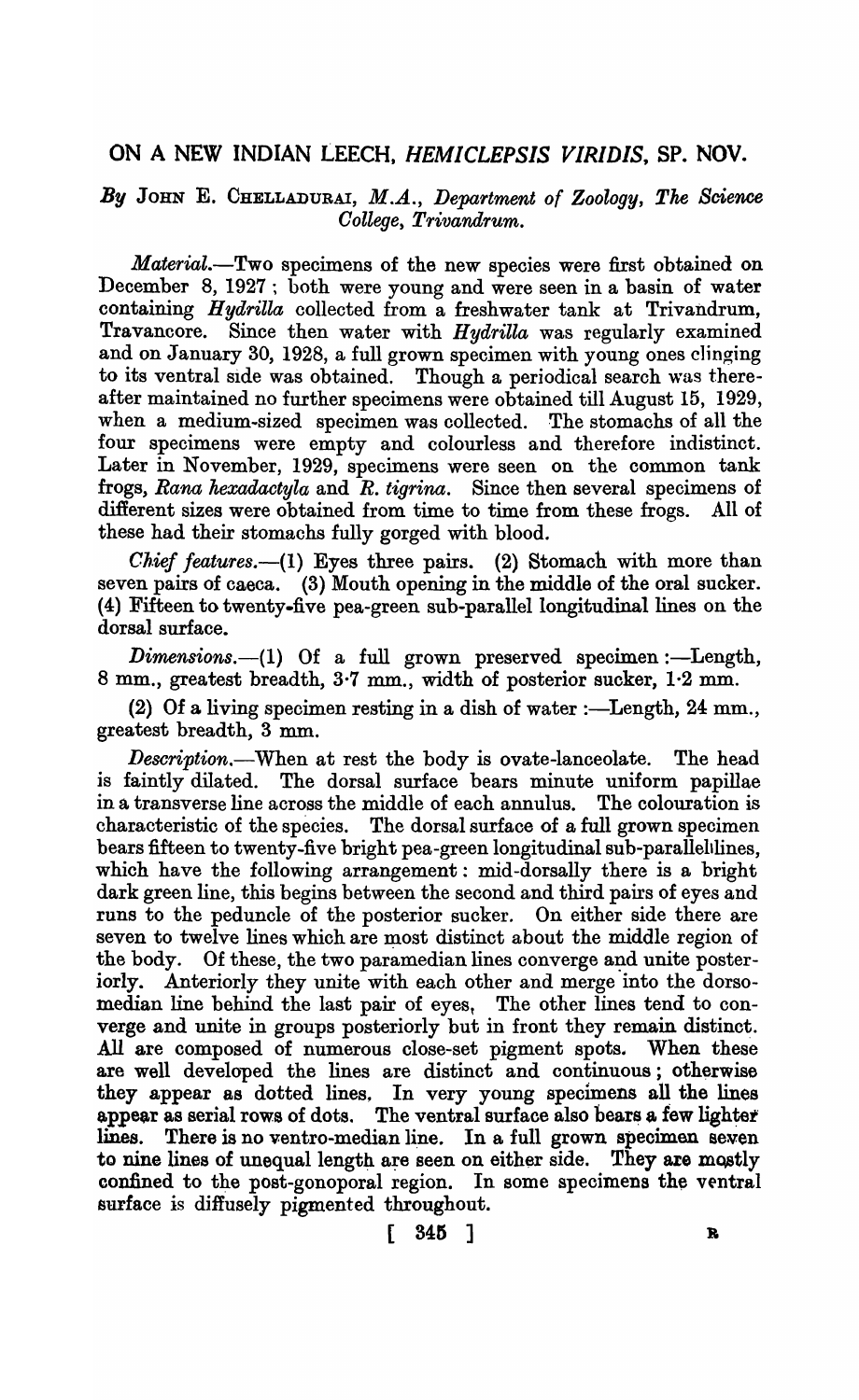Eyes.-There are three pairs of eyes arranged in two sub-parallel rows in annuli three, four, and six. The eyes of the first pair are the smallest and their pigment cups are directed forward with a slight oblique tilt. The eyes of the second pair are large and are but a shade smaller than those of the third. Their pigment cups are directed obliquely forward. The eyes of the third pair are the largest and are directed obliquely backward. The ratios between the diameters of the first, the second and the third pair of eyes are as  $3.5:6:7$ .



TEXT-FIG. 1.-Hemiclepsis viridis, sp. nov.  $\times 11\frac{1}{3}$ . *a.* Colour pattern of dorsal side; *b.* Colour pattern of ventral side.

Ant.  $S$ . = anterior sucker; *D. M. L.* = dorso-median line; *Mo. op.* = mouth opening; *Post.*  $S.$  = posterior sucker; 7th an. = seventh annulus; 8th  $a_n$  = 8th annulus.

*Annulation.-The* annuli are 71 in number. Two annuli, the first and the second, are pre-ocular. Somites I to IV are formed by the first seven annuli. Somites  $V$  to  $XXIII$  are complete and each is triannulate. Somites XXIV to XXVII are formed by the last seven annuli. Between annuli 69 and 70 is placed the anus, and there are two post-anal annuli. On the ventral side the seventh annulus forms the posterior margin of the oral sucker. The male pore is conspicuous and is placed between annuli 28 and 29, *i.e.*, between somites XI and XII. The female pore is minute and is placed two annuli behind the male in the interannular furrow between the second and the third annuli of somite XII.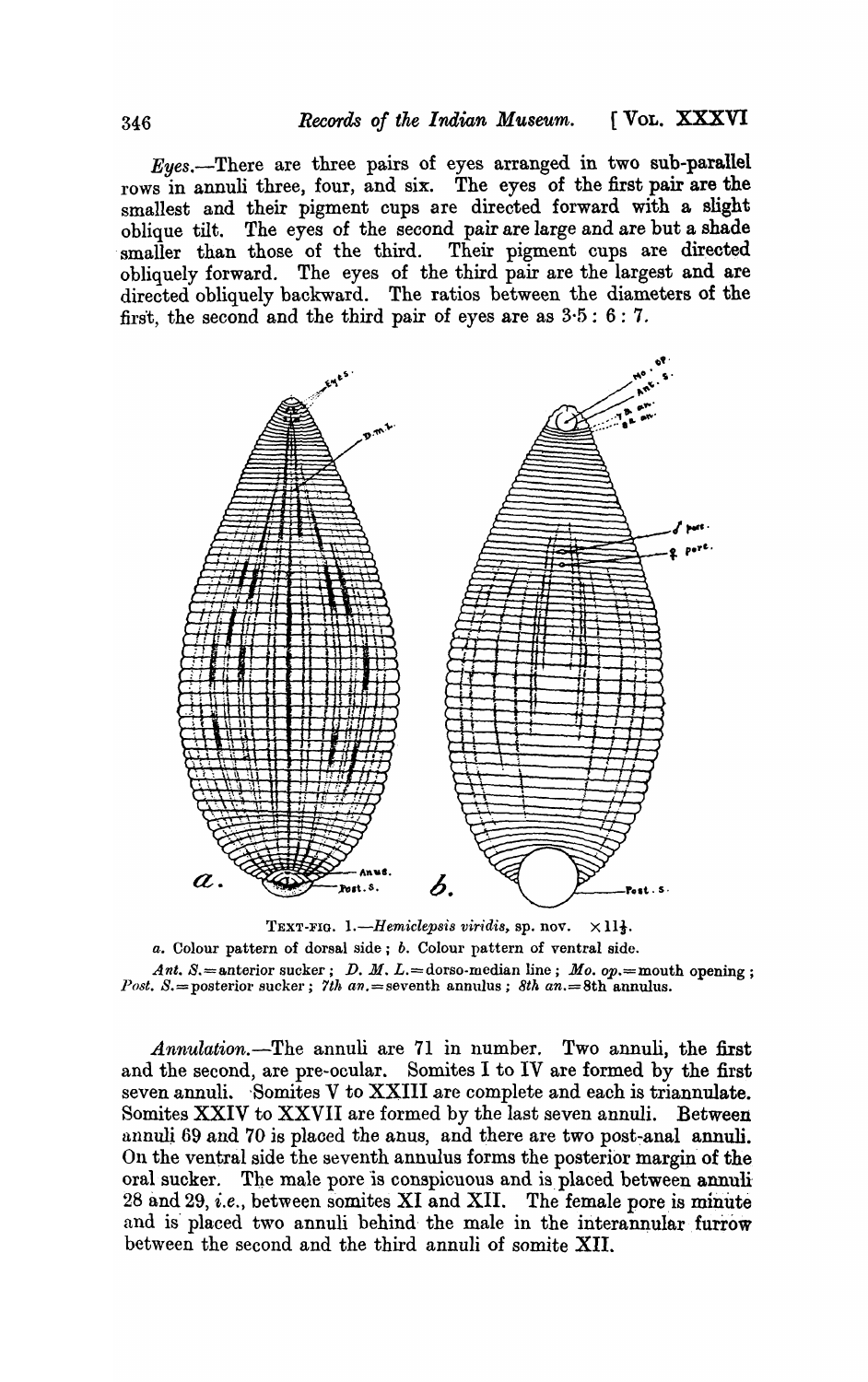$Suckets$ . The anterior sucker bears the minute mouth aperture in its centre. In a freshly killed speciment the position of the mouth is closely centre. In a freshly killed specimen, the position of the mouth is clearly visible. The posterior sucker is as usual circular in outline. The posterior sucker is, as usual, circular in outline.



TEXT-FIG. 2.—Annulation and internal structure of *Hemiclepsis viridis*, sp. nov.  $\times$  17. 1 to 71=annuli; I to XXVII=somites;  $Gang =$ ganglion;  $int =$ intestine; *Int. C.*=intestinal caecum; *Mo. op.*=mouth opening; *N. R.*=nerve ring;  $Ov$ .=ovary;  $Ph =$ pharynx; *Post.*  $S =$ posterior sucker;  $Rect =$ rectum; St.  $C.$   $I =$ first stomach caecum;  $\check{S}t$ .  $C.$   $9$  = ninth stomach caecum;  $Sal.$   $gl.$  = salivary gland;  $Test$  = Testes.

*Alimentary System.*—The mouth is placed in the centre of the oral sucker. Since the position of the mouth is an important feature, its location in the middle of the oral sucker was carefully noted. Living specimens were observed under a microscope and as the anterior end was waved about on the slide before fixation, the mouth was distinctly visible in the middle of the oral sucker. In freshly fixed speoimens also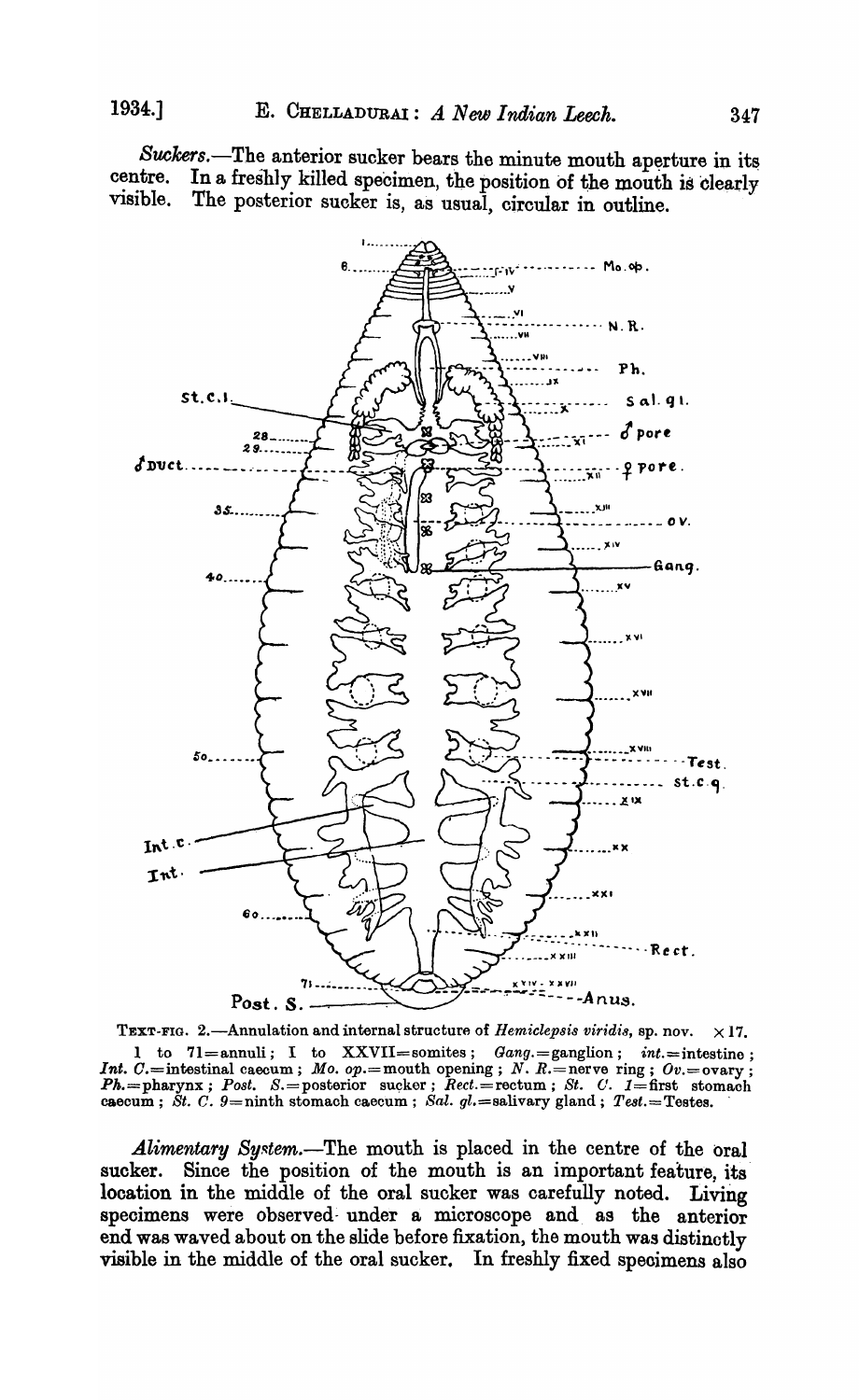the mouth appeared as a triradiate pore in the middle of the oral-sucker. Finally from longitudinal serial sections of the anterior half of the body the position of the mouth Within the anterior sucker was confirmed.

When the anterior sucker contracts, its margin becomes slightly wrinkled and presents an undulating line. Due to the wrinkling there is a constant and comparatively more distinct furrow in the anteromedian edge of the sucker.

The pharynx is slender. The salivary glands are well developed and form on either side a compact mass. They extend from the middle of the retracted pharynx to the posterior limits of the second pair of the caeca of the stomach. A distinct salivary duct opens behind the caudal termination of the pharynx. The stomach has nine pairs of lobed caeca. When the stomach is fully distended with blood, the inter-caecal regions also become expanded into the lateral lobed pockets. The first pair of caeca is small. The remaining caeca show a gradual increase in size from front to back. The last pair is the largest and extends far back towards the posterior sucker. The intestine has the usual complement of four pairs of caeca. They are directed laterally, the first pair with a slightly forward and the last pair with a slightly backward inclination. The rectum opens through the anus which is placed two annuli in front of the posterior sucker. .

*Vascular System.-The* following few points were noted regarding the vascular system. The dorsal blood vessel at its anterior end bifurcates just behind the level of the third pair of eyes. Each of its two branches runs forward below the second pair of eyes. Near the margin of the sucker it bends back, the backward arm of the loop being



TEXT-FIG. *3.-Hemiclepsis viridis,* sp. nov.

*a.* Vascular loops of anterior sucker  $\times 34$ ; *b.* Vascular loops of posterior sucker  $\times$ 16 $\frac{2}{3}$ .

*D. B. V.*=dorsal blood vessel; *Post. S.*=posterior sucker; *Vas. L.*=vascular loops.

external to the forward one. A second pair of vascular loops from the dorsal blood vessel, which starts a little behind the first pair, also enters the anterior sucker, the two arms of each loop being disposed as before. The posterior sucker is provided with the full complement of seven vascular loops.

*Nervous System.*—The nerve ring is placed in somite VII.

*Reproductive System.*-The testes are six pairs. The two ovarian tubes are distinct. Their length depends upon the state of development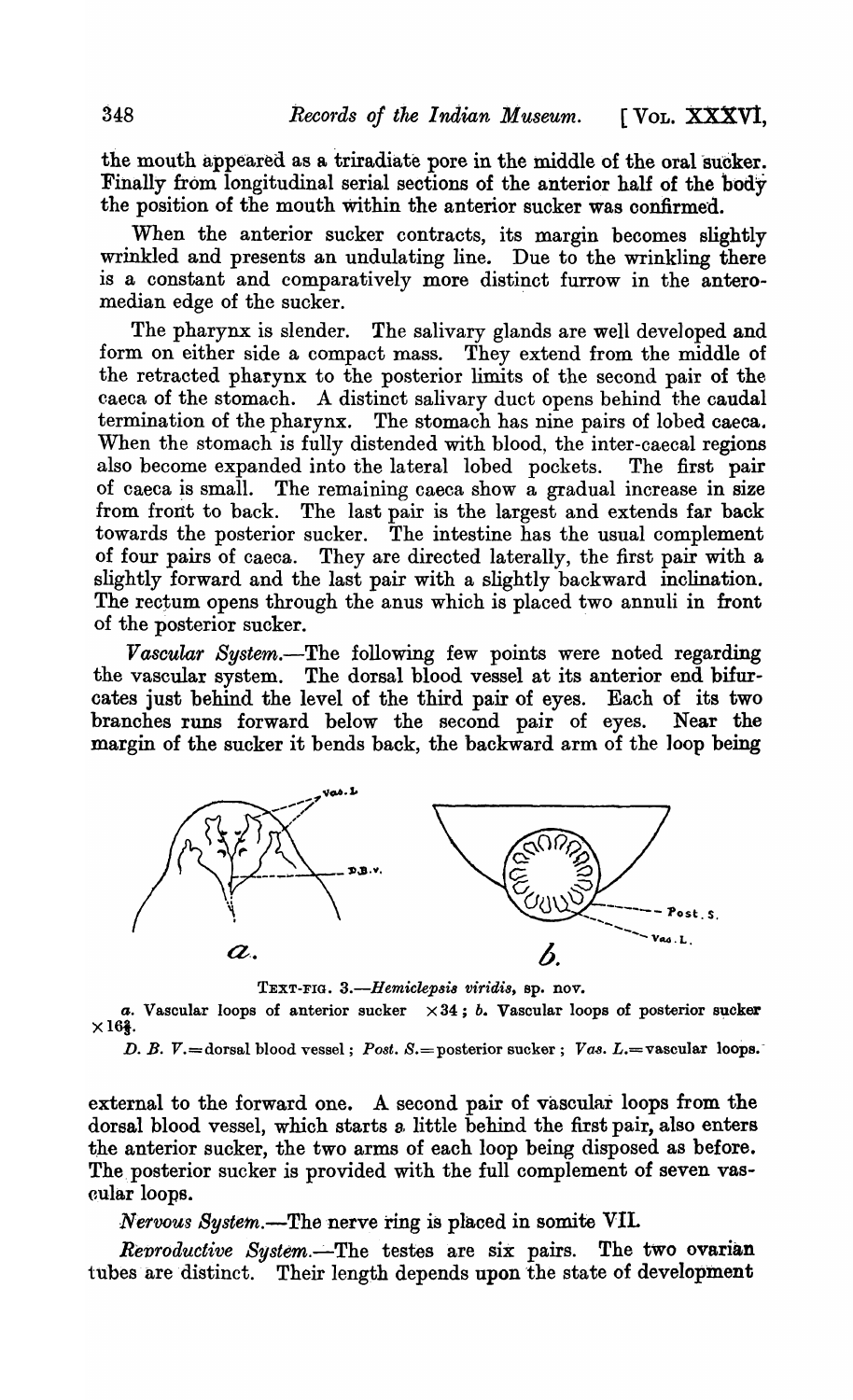of the ova. When the ova are immature the ovarian tubes extend back only a short distance behind the female pore. When, however, the ova are ripe and ready for laying, they are very long and extend far backwards, their hind ends reaching the level of the origin of the last pair of caeca of the stomach.

The number of eggs laid at a time is variable and probably depends upon the condition of nutrition of the specimen before egg laying. In two specimens the count was 82 (specimen obtained on September 4, 1932) and 52 (specimen obtained on September 12, 1932).

A periodical search for specimens with spermatophore; proved eventually successful. Three specimens with spermatophores were obtained, two on September 12, 1932, and one on September 13, 1932. One of these bore a single spermatophore on its left lateral border; and each of the others bore three spermatophores. Of the latter, one had all the the others bore three spermatophores. spermatophores attached to the ventral side and the other had two on the ventral and one on the dorsal side. The spermatophores appear to be scattered without any apparent order and more than one spermatophore may be deposited on a single leech. The freshly attached



TEXT-FIG. *4.-/femiclepsis viridis,* sp. nov.

 $a.$  Spermatophore  $\times 60$ ; *b.* Empty spermatophore. Diagrammatic.

 $An.$ =annulus;  $Pap.$ =papilla on body wall to which spermatophore is attached; *Ped. of sp.*=pedicle of spermatophore;  $Sp.$ =spermatophore; l=convex surface of sperm mass;  $2$ =finger-like termination of spermatophore.

spermatophore has the outline of a minute double cucumber. Its pro-Ximal end, which forms a common pedicle, is attached to a papilliform projection of the skin. The distal end of each half terminates in a slender finger with a very narrow lumen. The tips of the two finger-like ends are covered over by a quantity of muous. Since the spermatophore is fixed only by the pedicle, it freely waves about whenever the leech moves. The wall of the spermatophore is thin and transparent.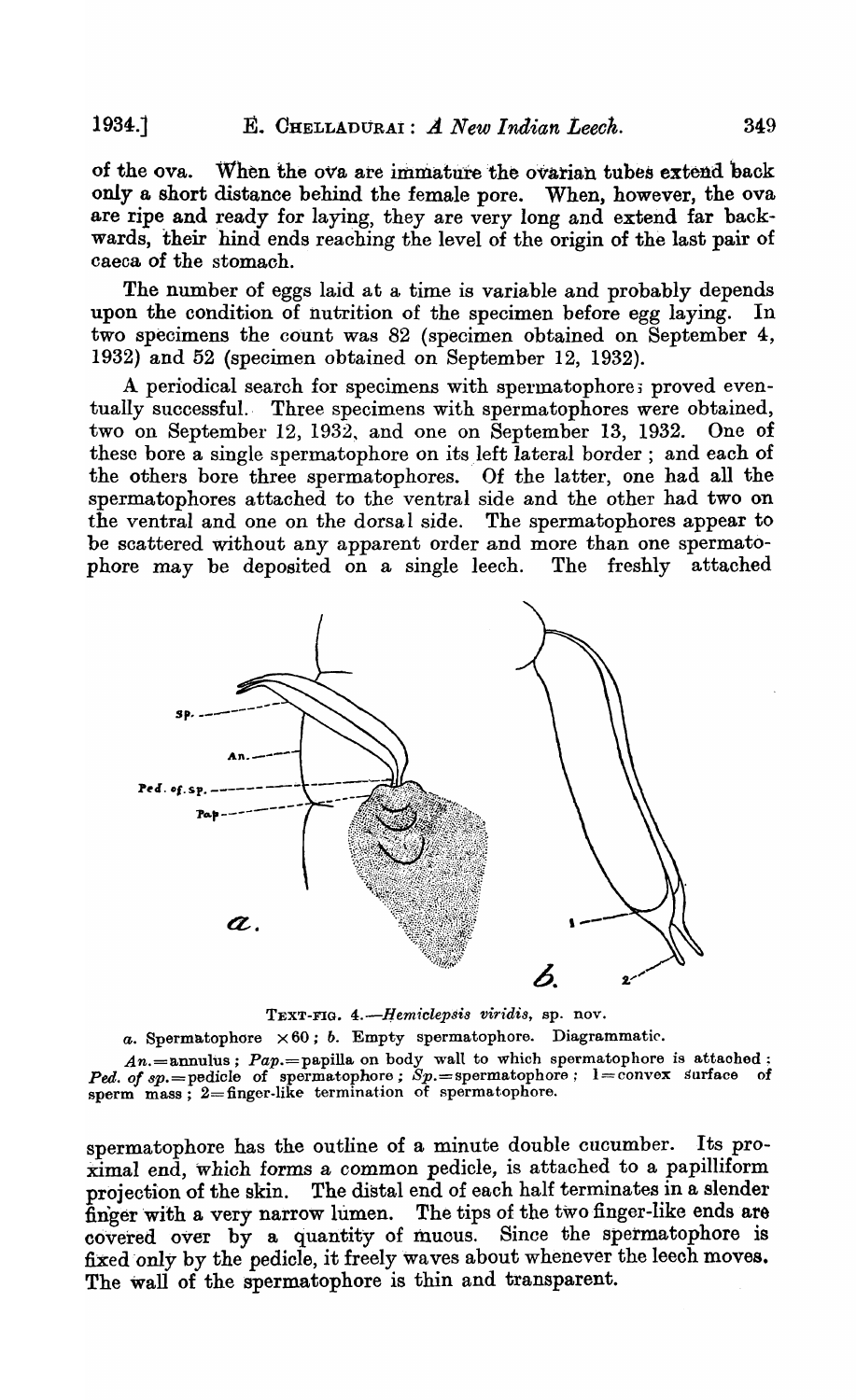Dimensions of the spermatophore in a fixed specimen: $-$ 

| Length excluding the distal finger | $440\mu$ |
|------------------------------------|----------|
| Width                              | $100\mu$ |
| Length of distal finger            | 77 v     |
| Width of finger near its base      | 11u      |

One of the spermatophores appeared to be newly fixed. It was nearly full and whitish in colour. Near its distal end at the base of each of the finger-like processes there was a clear, crescentic space which indicated that the spermatophore had just begun to empty its contents.

This spermatophore was kept under observation and the process of the discharge of the sperm mass was continuously watched. The sperm mass at the distal end of the spermatophore presented a distinct convex surface which gradually moved towards the pedicle, as the sperm mass passed into the body wall of the leech. In twenty-five minutes the spermatophore was completely empty and allowing a few minutes for  $\overline{\text{what was}}$  expelled before the observation began, one is led to conclude that it takes about half an hour for a spermatophore to empty itself.

The sperm mass that passed into the body wall of the leech could be seen for a time as a spreading white drop.

*Observations on habits, etc.*—The leech often rests on the stem or on a leaf of *Hydrilla.* In the latter case it places itself lengthwise on the leaf fitting itself snugly in the upper angle of the slightly folded leaf. In either position, its dark green colour blends with that of the plant and the leech cannot be easily distinguished.

If disturbed while resting on *Hydrilla* or on the side of a dish, the leech detaches itself, curls up into a ball with the ventral side inside and drops down. This is a habit common to most Glossiphonids.

While resting on the side of a dish or when attached to a frog, the little leech often keeps up a gentle oscillation of its body which helps to renew the water surrounding it. This movement is probably useful in This movement is probably useful in. respiration.

For sucking blood, the leech attaches itself to any part of the frog's skin. I have pioked off specimens from near the eye, the middle of the back, the sides of the legs and the web between the toes. A few were found on the lower side also, where alone they were conspicuous against the whitish background of the frog's skin. Fixing itself by both its suckers, the leech continues to suck blood till its stomach is filled to its utmost capacity. Then the stomach region shows itself through the body wall as a very distinct dark red region. The caeca of the stomach are so much expanded that they press against each other, and their limits are not clear. The dilated caeca also extend very close to the lateral margin of the body wall. Even the intercaecal lobes of the stomach become distended into lateral lobed pockets. When such a specimen is mounted alive on a slide, the gentle pressure of the cover slip is sufficient to force a little of the blood into the pharynx. A specimen with an empty stomach was observed from time to time while feeding and it was seen that the last pair of caeca of the stomach beoame filled first and then the others in order from back to front. But when a specimen with a full stomach was kept in a basin of water and examined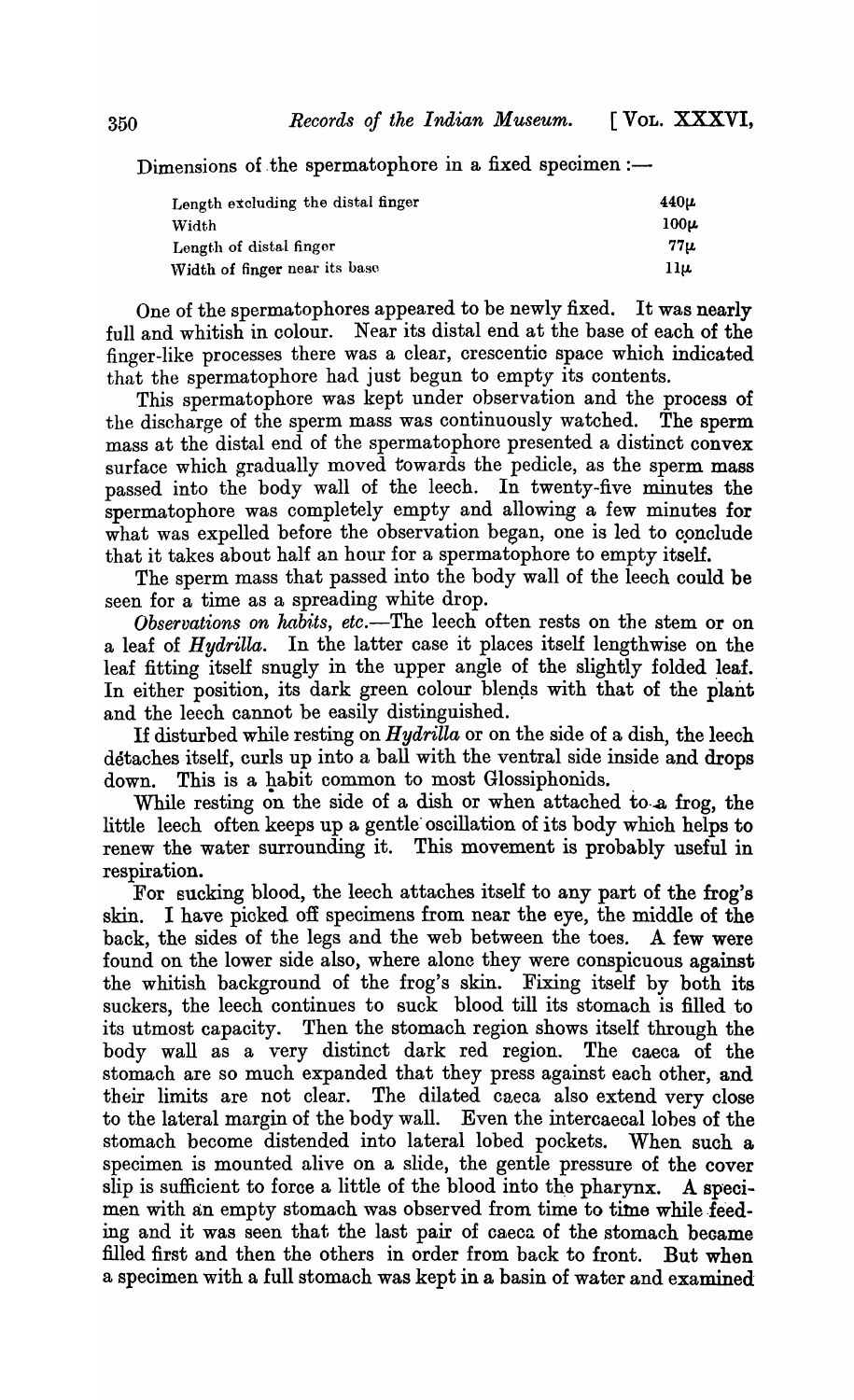from day to day, it was found that the first pair of caeca which were the last to fill were the first to become empty and the other caeca became empty in order from front to back.

The leech moves off from the frog when the ova are ripening and attaches itself to the leaf or the stem of some water plant. Here it slowly digests its full meal of blood and the caeca of the stomach become gradually empty. Then the maturing ovary can be seen through the body wall, the outline of each developing ovum being distinctly visible. By the time the ova are ripe for laying, the stomach has become completely empty. It is while resting on the water plant that the eggs are laid and these adhere to the ventral side of the leech. During this period, though the stomach is quite empty, the leech does not feed. Specimens carrying eggs, when gently dropped on a frog resting in a basin of water, promptly moved off and fixed themselves to the sides of the basin. As long as the ova cling to the parent's body, the ventral surface of the leech forms a shallow concave surface in which the ova are accommodated. Should the leech now gorge itself with blood, the ventral surface would Hatten out and the ova would be in danger of being rubbed off whenever the leech moved about. It is possible that the starvation habit during this period is to safeguard the eggs.

After hatching, the young ones cling by both their suckers to the body of the parent. A freshly hatched young is colourless with the exception of the pigment cups of the eyes. Its stomach with its caeca is distinct but it is completely filled with yolk granules. It cannot feed for a time till all the yolk is absorbed. Specimens with young ones, when dropped on a frog, fix themselves to it, but after a partial meal of blood move off from the frog. That the meal was partial was decided by the condition of the stomach which was bright red in colour with distinct caeca, the full stomach being dark red in colour with indistinct caecal limits.

Occurrence.-Trivandrum and Ootacamund. The specimens that I collected were all obtained from Trivandrum, either from the local freshwater tanks from among *Hydrilla*, or from the local frogs. Prof. Percy Moore, when he was in India three years ago on his collecting tour, was shown one of my slide specimens and my sketches. He then told me that he had collected similar leeches from Ootacamund which he picked off from the under side of the leaves of the water lily. He also presented me two of his specimens for comparison with mine.

Position of the present Species.-The genera *Hemiclepsis* and *Paraclepsis* agree in having more than seven pairs of stomach caeca, but difier in the following respects: $-$ 

|  |  | Hemiclepsis. |
|--|--|--------------|
|  |  |              |

## *Paraclcpsis.*

(1) Eyes typically two pairs. (2) Mouth opening within the oral sucker.

Eyes typically three pairs. Mouth opening subterminal, leaving the oral sucker imperforate.

The present species agrees with *Hemiolepsis* in having the mouth opening within the oral sucker, and with *Paraolepsis* in having three pairs of eyes; but as the position of the mouth within the oral sucker is a more important feature than the number of eyes, I have placed my new